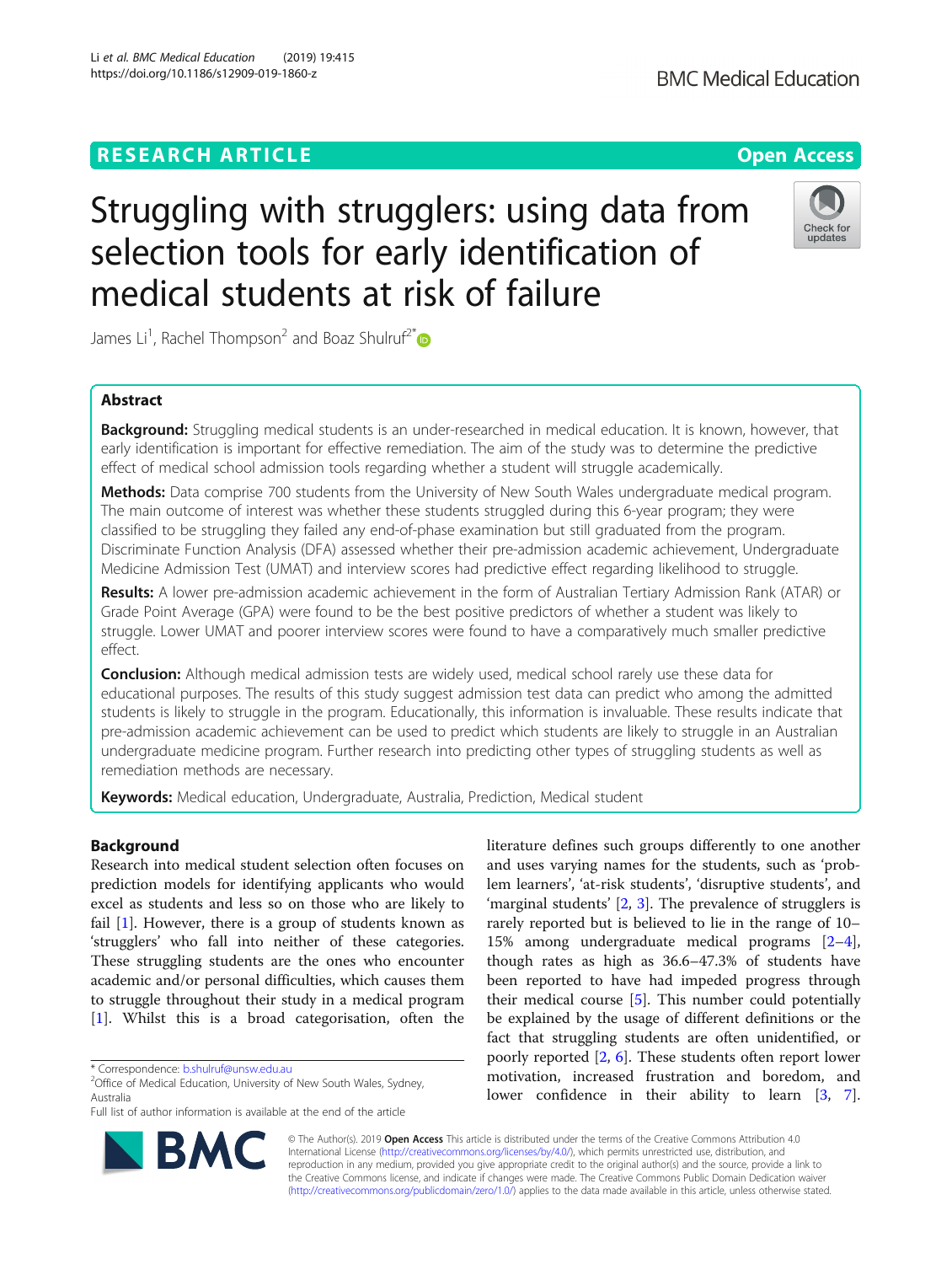Furthermore, sstruggling has been shown to have a strong association with withdrawal from the course and has also been shown to have significant negative effect upon both the students themselves as well as the universities they attend [[1,](#page-5-0) [3\]](#page-5-0).

Currently, the main challenge posed by these struggling students is the need for effective tools and methods to accurately identify them, so that remediation plans can be put in place  $[7-10]$  $[7-10]$  $[7-10]$  $[7-10]$ . These students are not necessarily incapable of completing their course, and in fact, it has been suggested that up to 95% of the struggling medical students do indeed have the essential attributes to successfully complete a medical program [[11\]](#page-5-0) . G Paul, G Hinman, S Dottl and J Passon [[11](#page-5-0)] survey, found that students enter medical school with the same level of coping and learning skills, which suggests that struggling students are those who experience more trouble managing their time and the course material. Identifying characteristics specific to students within this group and incorporating them into the medical school selection process could be beneficial as this would allow the implementation of early targeted intervention. Considering the scarcity of knowledge on this topic, research into this area is greatly needed.

The ideal scenario would be to predict those students who may have future difficulties by using data made available through the medical selection process. Previous research suggests that there are a few factors that may be useful for this purpose: lower grades in biology and late offers to the medical program; male gender [\[12](#page-5-0), [13](#page-5-0)]; lower high school grades [[4,](#page-5-0) [14\]](#page-5-0); and an inverse relationship between Medical College Admission Test (MCAT) scores and academic difficulty [\[15\]](#page-5-0). Some studies reported weak associations between demographic characteristics (e.g. gender, ethnicity etc.) and struggling, but no evidence was found to suggest that factors other than personal attitudes and aptitudes, or previous educational experiences, have any significant impact on the performance of medical students [\[4](#page-5-0)].

The group of strugglers is not negligible and too little is known about how best to identify them early in the program. It is therefore suggested that research should be undertaken which aims to: (1) establish a valid set of criteria for identifying struggling students; (2) identify factors that best predict struggling performance; and (3) identify methods for effective intervention. The current study focuses on points (1, 2), whereas point (3) should be addressed in future research.

## Method

#### Setting

The University of New South Wales (UNSW) is one of the number of medical schools in New South Wales. Ranking for each admission is based on an average of the student's overall UMAT score, structured interview, and GPA or ATAR (which is a measure of pre-admission academic achievement). Predictor (independent) variables were the student scores on these three admission tools (Table 1). The outcome (dependent) variable (Table 1) was derived from whether the student had failed any end-of-phase examination but still graduated from the program, but who had still graduated from the UNSW medical program.

The six-year UNSW undergraduate medicine program has a modular structure comprising fully integrated courses studies over 26 teaching periods, each of 8 weeks duration (Fig. [1](#page-2-0)). During each of these courses students must sit course examinations. The program is divided in to three phases based on the approach to learning in each phase. Phase 1 consists of eight 8-week courses in years 1 and 2. Phase 2 consists of clinical courses in Year 3 and the Independent Learning Project in Year 4 (students spend this year undertaking a research project). Phase 3 consists of ten clinical placement courses in years 5 and 6 (Fig. [1\)](#page-2-0). To successfully pass through each phase, students must pass through the end-of-phase examinations: an objective structured clinical examination (OSCE), a portfolio examination, and a written examination [[16\]](#page-5-0).

## Study design

The present study examines four consecutive cohorts (commencing years 2006–9) of students that have been through and graduated from the UNSW undergraduate medical program in recent years (admissions and assessment outcomes). We established a data set that combined student's admission scores and their examination results by cross-referencing their identification numbers. Each student was categorised as struggling or not struggling; struggling students were defined as any student who failed any end-of-phase examination but still graduated from the program. Only the results of the end-ofphase examinations were used as other examinations throughout the program are mostly modular which means that students might undertake them at different times in their course. In comparison, all the students

Table 1 List of variables

| Predictor Variables Description |                                                                                                                                                 |  |  |
|---------------------------------|-------------------------------------------------------------------------------------------------------------------------------------------------|--|--|
| <b>UMAT</b>                     | Mean score across all three UMAT sections                                                                                                       |  |  |
| ATAR (or<br>equivalent)         | Measure of prior academic achievement, either from<br>secondary school (ATAR) or from attendance at a<br>previous university program (GPA)      |  |  |
| Interview                       | Total score of their UNSW admission interview                                                                                                   |  |  |
| Outcome variable                |                                                                                                                                                 |  |  |
| Struggling<br>Status            | Whether the student had failed in any of the major<br>course assessment (described below) whilst still<br>completing the UNSW medicine program. |  |  |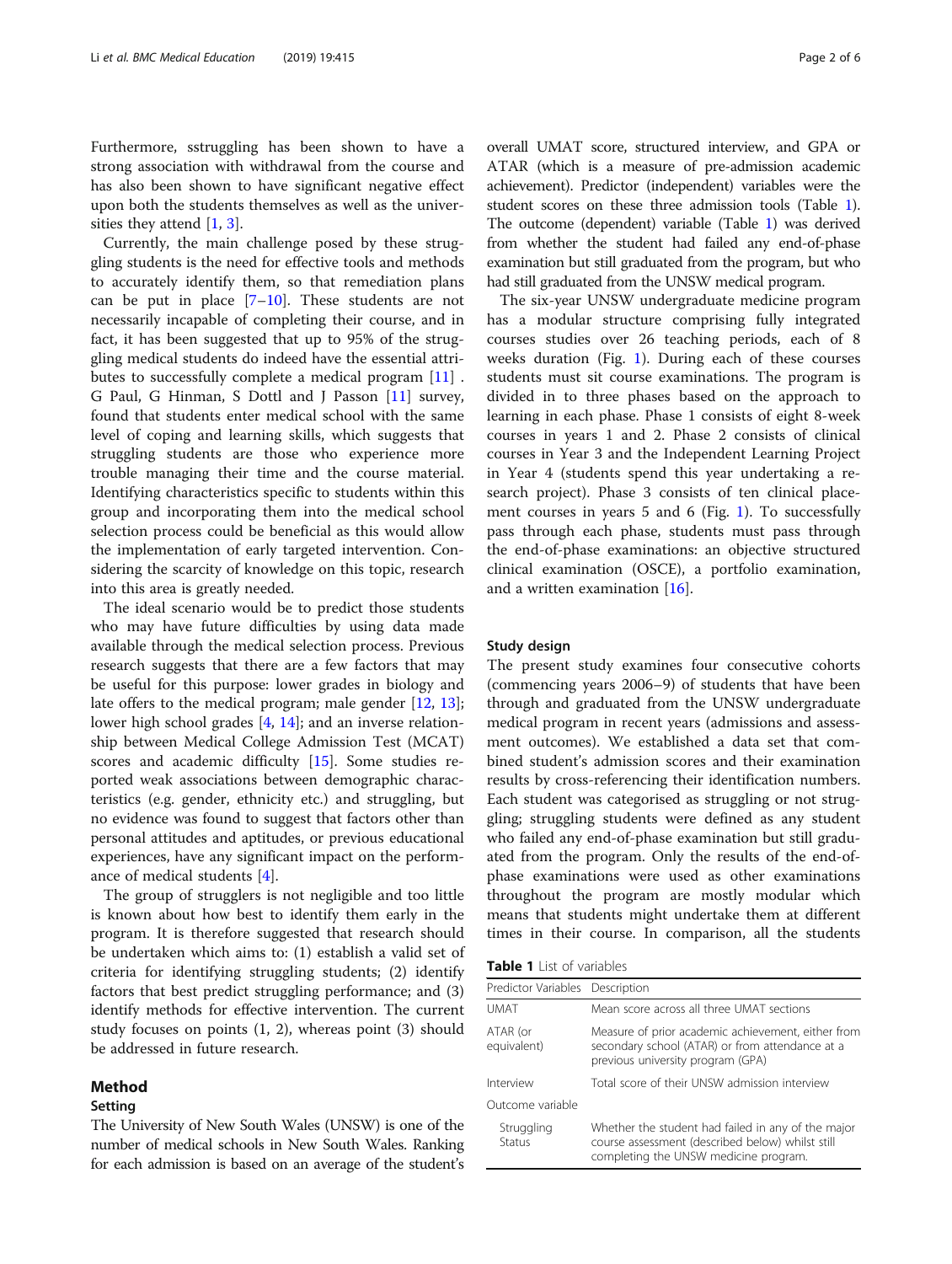<span id="page-2-0"></span>

must undertake the end-of-phase examinations at the same point in the medicine program which makes these examinations a more fair and direct comparison between the students. Additionally, students can often proceed with the course and resit a failed course examination at a later point whereas they must successfully pass the end-of-phase exams to proceed. All students that failed during the medical program or dropped out prior to completion were excluded from the analysis. Additionally, no students applying through international pathways were included in the analysis as the admission tools used for those students are different in most cases.

## Study population

There were 700 students in our sample of four cohorts that had both admission scores and examination results. The total study population was 700 UNSW undergraduate medical program students of which 55.3% were female and 44.7% were male. The 700 were comprised of 77.4% local and 22.6% rural students.

## Statistical analysis

We performed a Discriminate function analysis (DFA) to measure how well the current admission tools employed by UNSW were in categorising and differentiating the

struggling students from the others. DFA is a statistical procedure that identifies a mathematical function that maximises the accuracy of determining which group a person would belong to, based on the chosen variables [[17\]](#page-5-0). In this study, DFA was used to determine the optimal separation of the students into two groups: a struggling and a not struggling group based on their admission scores. Any student that had to repeat at least one of their end-of-phase assessments or failed an assessment but completed the course was classified as struggling. All other students who graduated from the medicine program without having failed or repeated an end-of-phase assessment were classified as not struggling. The struggling status of the students was compared against their admission scores of ATAR, UMAT and interview scores using the DFA by IBM SPSS v22.0 [[18\]](#page-5-0). The ATAR stands for 'Australian Tertiary Admission Rank' which is a number between 0.00 and 99.95 that indicates a student's position relative to all the students in their age group in NSW in Australia [[19\]](#page-5-0). Applicants/students coming from other states in Australia may have different secondary school results which are then transformed to an ATAR equivalent. UMAT stands for The Undergraduate Medicine and Health Sciences Admission, which is an aptitudes test measuring three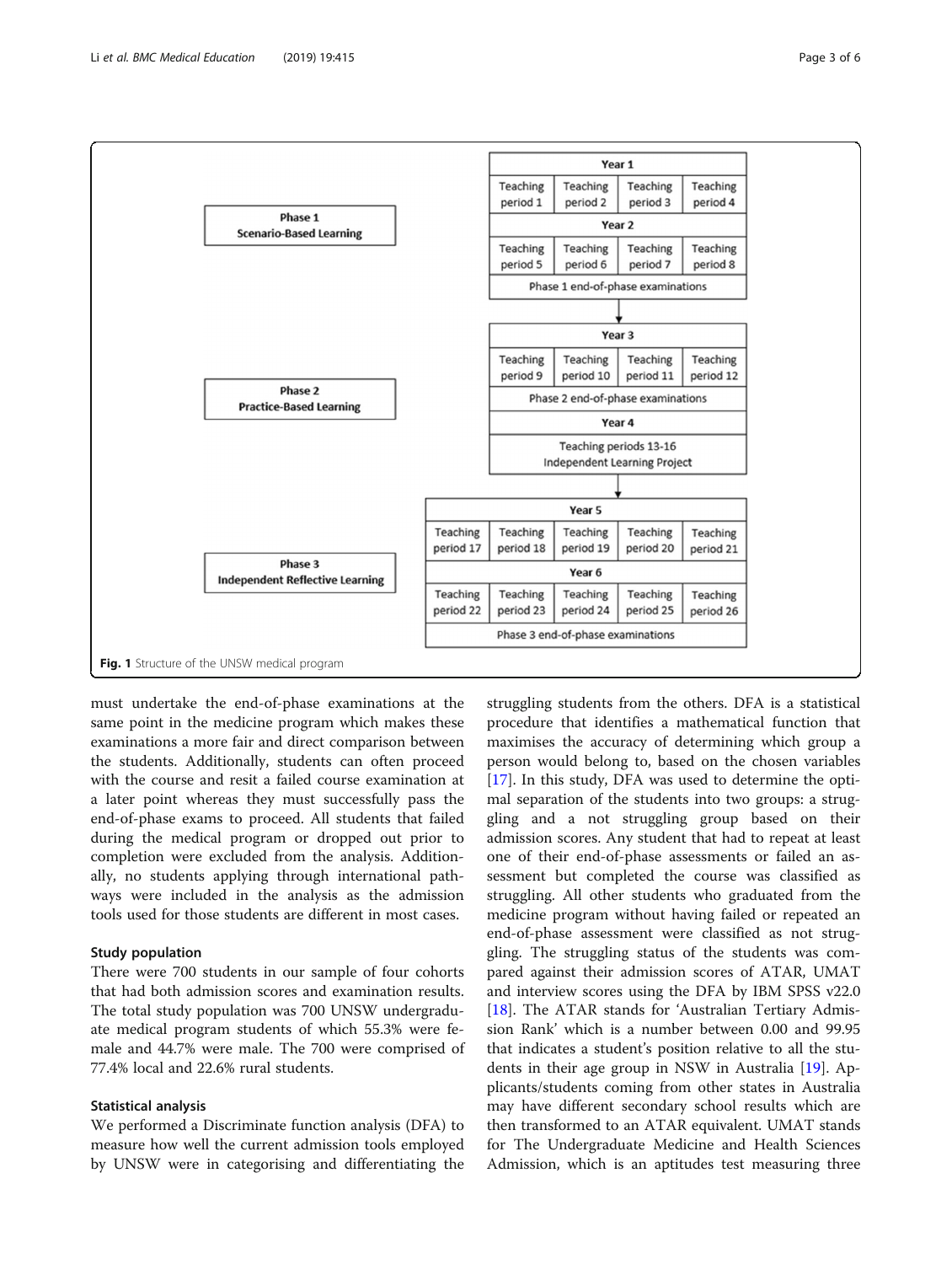domains: Logical Reasoning and Problem Solving; Understanding People; and Non-verbal Reasoning [[20\]](#page-5-0).

The DFA generates a function that best discriminates between this subgroup of students and the other students.

## Ethics approval

The research was conducted under the ethics approval granted by the Human Research Ethics Committee ofthe University of New South Wales (reference, HC15421, HREAPG: Health, Medical, Community and Social).

#### Consent

The ethics approval does not require consent from participants (either for using the data for research or for publication), thus such consent was not obtained. This study used administrative data held UNSW Medicine.

#### Results

Of the 700 students, 35 were defined to be 'struggling' or have struggled during their degree program. Based on the results of the DFA (Table 2), with 73.7% of the cases being correctly classified we proceeded to examine the unstandardized discrimination function coefficients. Based on these results, all three of the admission tools we were investigating were found to negatively predict 'strugglers'. The use of the three admission tools in predicting which students are likely to struggle produced an odds ratio of 2.05, (95% CI 1.02–4.13,  $p = 0.044$ ). When comparing the standardised function coefficients (Table 3), ATAR had the greatest impact in predicting which students were likely to struggle: the lower the ATAR, the greater the likelihood of the student struggling. The ATAR was found to have a 3–4 times greater impact in predicting who is likely to struggle in comparison to UMAT and interview scores.

The mathematical function produced by the DFA is summarised by the Canonical Discriminate Function Coefficients and the Group centroids (Table 3). Using the corresponding coefficients for each admission factor the optimal cut-score can be produced. Since struggling is a negative value whereas not-struggling is a positive value, any student that falls above the cut-score determined by

Table 2 DFA summary table

| Classification Results <sup>a</sup> |       |                   |                            |      |       |  |  |
|-------------------------------------|-------|-------------------|----------------------------|------|-------|--|--|
|                                     |       |                   | Predicted Group Membership |      |       |  |  |
|                                     |       | Struggling Status | $\left($                   |      | Total |  |  |
| Original                            | Count | Not Struggling    | 502                        | 163  | 665   |  |  |
|                                     |       | Struggling        | 21                         | 14   | 35    |  |  |
|                                     | %     | Not Struggling    | 75.5                       | 24.5 | 100.0 |  |  |
|                                     |       | Struggling        | 60.0                       | 40.0 | 100.0 |  |  |

<sup>a</sup>73.7% of original grouped cases correctly classified

|             |  |  |  | Table 3 Efficacy of selection tools in predicting students likely |  |
|-------------|--|--|--|-------------------------------------------------------------------|--|
| to struggle |  |  |  |                                                                   |  |

| Canonical Discriminate Function |          | Standardised Unstandardised |  |
|---------------------------------|----------|-----------------------------|--|
| Coefficients                    |          |                             |  |
| ATAR (or Equivalent)            | 0.931    | 0.570                       |  |
| <b>UMAT</b>                     | 0.219    | 0.040                       |  |
| Interview                       | 0.297    | 0.028                       |  |
| (Constant)                      |          | $-61.110$                   |  |
| Functions at Group Centroids    |          |                             |  |
| Struggling Status               |          |                             |  |
| Not Struggling                  | 0.015    |                             |  |
| Struggling                      | $-0.290$ |                             |  |

the DFA would be most likely to be not struggling compared to any student that is below the cut-score. The standardised values allow a comparison of the predictive effect of each admission factor and this shows that ATAR (or equivalent) has the greatest predictive effect of struggling students out of the three admission tools that were analysed.

## **Discussion**

This study focused on an overlooked, yet important topic in medical student admissions, while determining whether or not selection tools (ATAR, UMAT, and interview scores) had any utility in identifying which students would most likely struggle during an Australian undergraduate medical program. We found that all three admission scores had a slight association, but that the ATAR had the strongest inverse association out of the three admission tools in differentiating struggling students from the other students.

## Comparison to other studies

This study is both novel in the target population we examined as well as in the techniques utilized. Most studies in this area primarily focus on the use of admission tools in identifying students that are most likely to perform well at university, or in identifying those that are likely to fail [\[21](#page-5-0), [22](#page-5-0)]. This study differs by focusing upon the lesser-researched population of 'struggling' students [[21,](#page-5-0) [22\]](#page-5-0). For the purposes of this study, the focus was on students who struggle academically; defined as any student that successfully graduated from the program but had encountered issues with the course (e.g. failing one or more exams) (see: Method section). The second novel aspect of this project was in the use of DFA for exploring the effectiveness of current medical school selection tools [[23](#page-5-0)].

Other current research regarding admission tools and medical school performance are generally focused on students that excel and students that fail as opposed to looking at the struggling students in between. The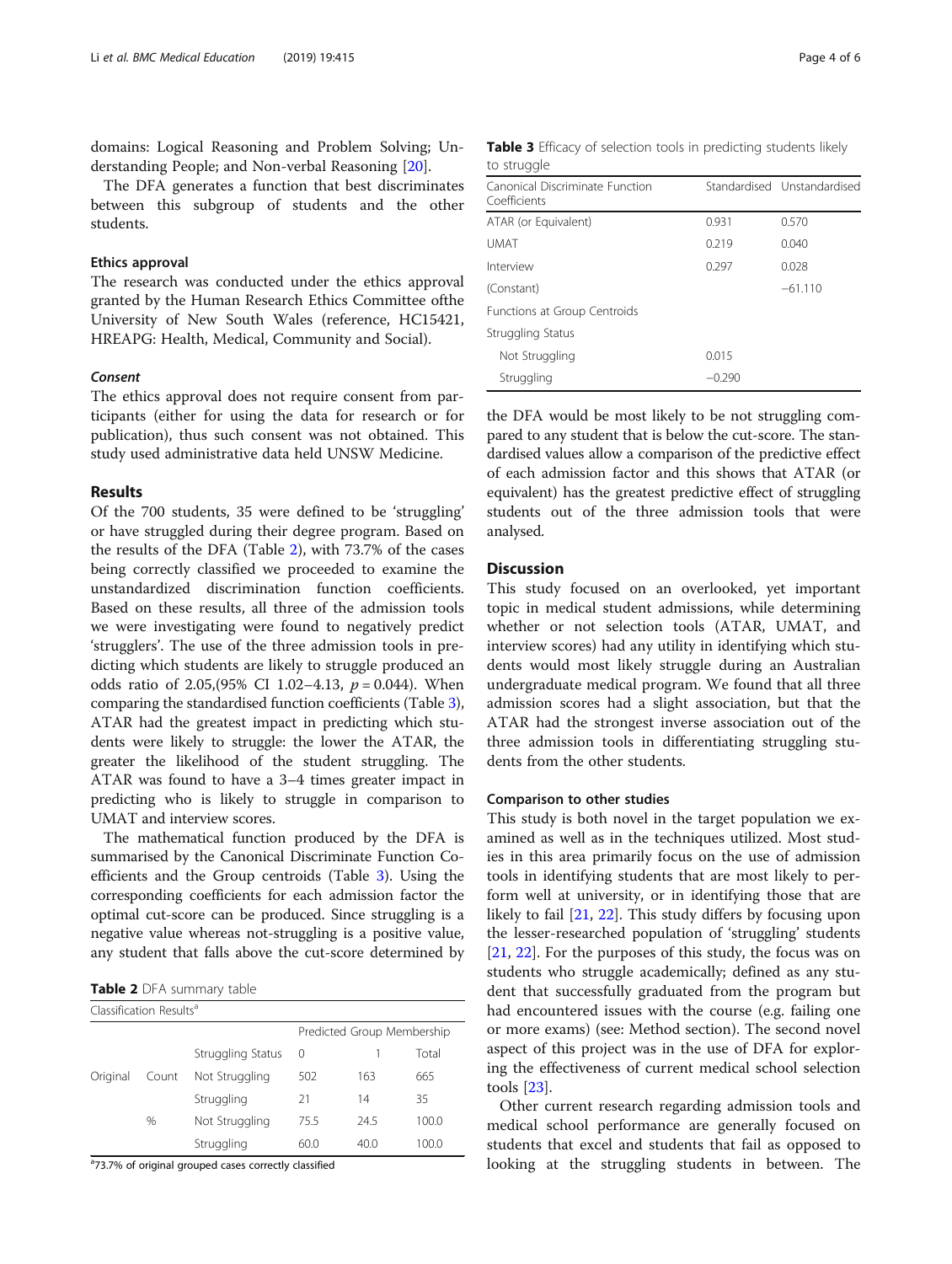consensus of these studies as well as the few that have looked at struggling students is that pre-admission ATAR/GPA is the most effective tool in predicting student performance in the medical program [[5](#page-5-0), [24](#page-5-0)–[27](#page-5-0)]. This is often assumed to be the case as ATAR/GPA may be a reflection of either an initial shortcoming in biological concepts and processes, or a shortcoming in their academic ability such as their study skills [\[28](#page-5-0)].

## Future policy and research

Our findings raise two main points with respect to the use of these admission tools in admitting students. Firstly, our findings agree with the consensus that previous academic achievement (comprised of either ATAR or GPA) seems to be the most effective admission tool in helping to determine which students should be admitted, but this does question the use of the interview and UMAT with equal weighting to a student's ATAR or GPA [\[5](#page-5-0), [29\]](#page-5-0). This is because the other two admission tools have a substantially lower predictive effect than that of the ATAR, though perhaps those two tools are useful in identifying other characteristics that the university finds desirable in its students [\[16\]](#page-5-0).

The other issue that our findings raise is that the ability of these admission tools to classify these students is neither ineffective nor infallible, but somewhere in between. One question we must consider is whether we can truly say that we can linearly rank/model these students, with the students that do best on the upper end of the scale and the students that fail on the lower end of the scale. Whilst the consensus is that previous academic achievement in the form of ATAR/GPA is the most consistent predictor of medical program success [[29\]](#page-5-0), the results of this study suggest that it is not perfect. In that regard, there is the possibility for improvement in terms of admission tools which may allow better ability to identify students that will struggle as well as in creating a more diverse and desirable range of students.

In terms of how these findings could be applied to the medical education and medical programs at various universities, the most straightforward and potentially beneficial way would be to assist struggling students early to prevent future struggling throughout their time in the medical program [\[9\]](#page-5-0). Currently, universities can only provide support once a student has already been shown to be struggling (e.g. failing an exam) but based on our results universities could offer targeted support to the specific students who are *likely to struggle*. This is in comparison to the current situation where, if universities wanted to offer early support, it would realistically have to be broad support to the entire student population. By using our findings in this way universities could assist students prior to them struggling and prevent these students from suffering the negative consequences of struggling.

Even though our results show that ATAR/GPA can be used reasonably reliably to identify struggling students, more research needs to be done intotheeffective longterm remediation to assist these students. Additionally, research delving in to the benefits of the use of the UMAT and interviews as admission tools may prove useful as they may in fact be more predictive of other desirable qualities and thus may lead to greater diversity in the medical student and doctor population [\[25](#page-5-0)].

## Limitations

The limitations of our study were primarily based on the data we had access to. We were only able to investigate struggling students that had failed in one of the end of phase assessments (as mentioned previously) based on the assessment results we had access to. Because a struggling student was defined as one who failed or had to repeat any end-of-phase assessment but still completed the medicine program, other types of struggling students may have been missed in the scope of this study. Other studies have identified different types of struggling students such as those that may have to postpone or failed assessment because of illness [[28](#page-5-0)] . Additionally, since this study was focused upon the three main admission tools of UMAT, ATAR/GPA and interview scores, many international students who were admitted without the use of all three of these tools were unable to be included within our study. Being unable to assess all possible different categories of struggling students was unavoidable for our project as we were using previously acquired data. For further research, more detailed data and analysis regarding different types of struggling students may provide greater insight in to the predictability of the current admission tools overall.

## Conclusions

The results of this study show that ATAR/GPA is effective in predicting which students are likely to be struggling within the UNSW medical program. Results of this study could be used by other medical schools to assist in early identification of students that are likely to struggle. This would in turn allow the faculty to monitor, track, support, and remediate the students during their time in the medical program. Doing so early is likely to result in better outcomes for these students as well as better prepared and well-equipped physicians entering the medical workforce.

#### Abbreviations

(GPA): UNSW: University of New South Wales; ATAR: AustralianTertiary Admission Rank; GPA: Grade Point Average; UMAT: The Undergraduate Medicine and Health Sciences Admission Test